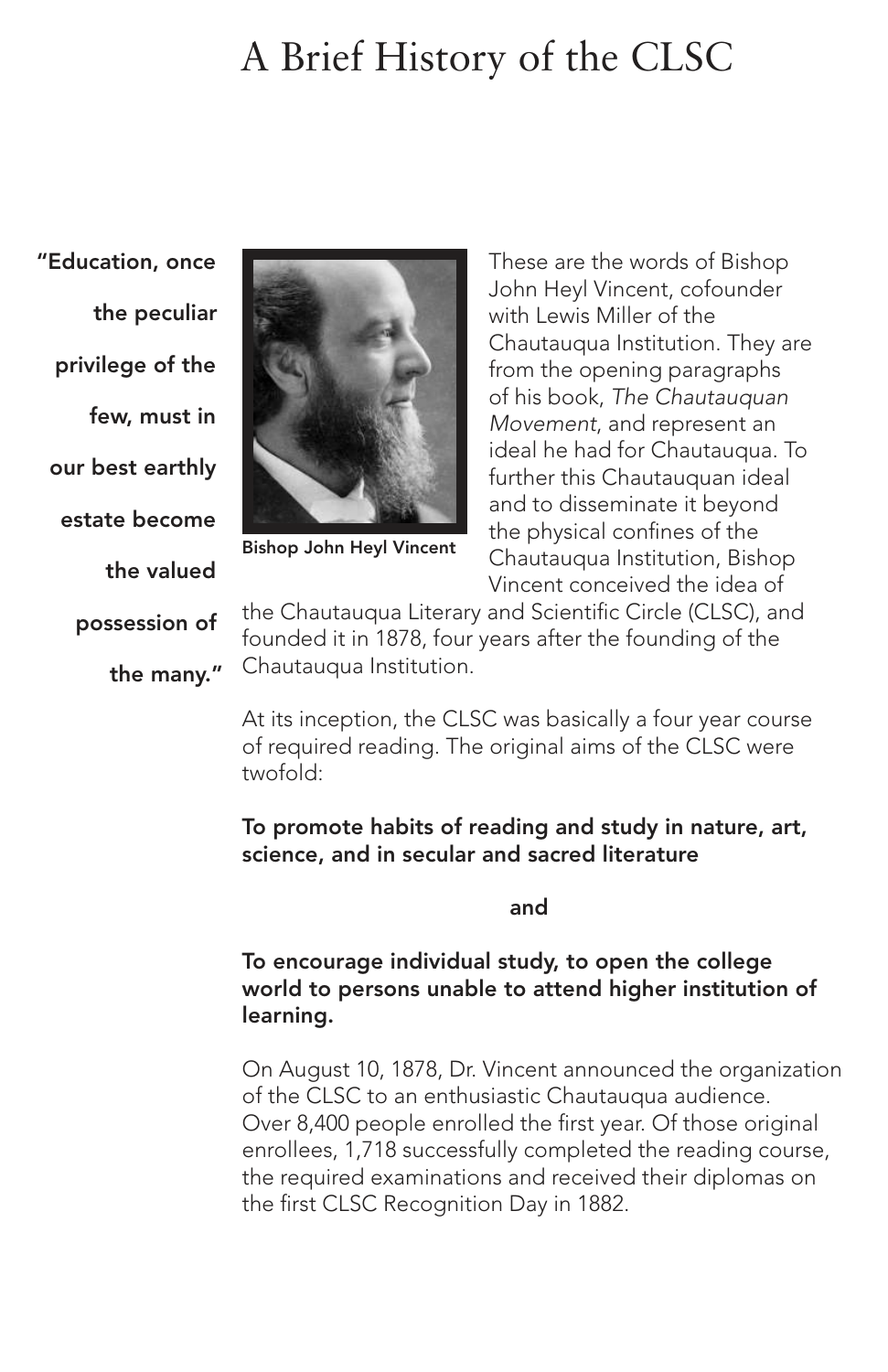## The idea spreads and reading circles form.

As the summer session closed in 1878, Chautauquans returned to their homes and involved themselves there in the CLSC reading program. Many introduced the CLSC idea to their friends and neighbors and, in turn, additional groups were established for the purpose of studying and discussing the CLSC course of instruction. The concept of local "CLSC Reading Circles" spread and, by the turn of the century, over 10,000 "circles" had been formed.

Clearly, the rapid and widespread growth of the CLSC filled a deeply felt need for a structured program of reading and learning. As such, its importance both to the Chautauqua movement and to the spread of education was significant to the history of our country. Arthur E. Bestor, Jr., president of the Institution 1915-1944, wrote in his Chautauqua Publications: "Through the home reading courses of the Chautauqua Literary and Scientific Circle, it (Chautauqua) reached into innumerable towns, especially in the Midwest, and made education a powerful force in American life."

#### The CLSC becomes a role model.

With the success of its program of planned reading, book selections and local circles, the CLSC became the prototype for book clubs, study groups and university extension courses. According to the World Book Encyclopedia, the CLSC was "an example to American universities when they developed their extension programs, and influenced adult education leaders in such countries as England, Japan and South Africa."

## Dr. Vincent's ideal yields nationwide results.

From 1878 through the 1920s the CLSC maintained a preeminent position in the field of adult education and augmented the general support for learning. This, in turn, prompted the spread of libraries in small communities, the extension of adult education, the growth of book clubs, the availability of book review services, the increasing opportunities for enrollment in institutions of higher learning, and the involvement of people in community life and social organizations generally.

#### More nationwide reading opportunities result in a period of decline.

The accumulated effects of the Depression, the spread of libraries in small communities, the extension of adult education, the growth of book clubs, the availability of book review services, the increasing opportunities for enrollment in institutions of higher learning and the involvement of people in community life and social organizations steadily detracted from the influence of the CLSC. By the 1960s and 1970s, participation had declined, and a dedicated group of Chautauqua Institution administrators and alumni association members united to rebuild it.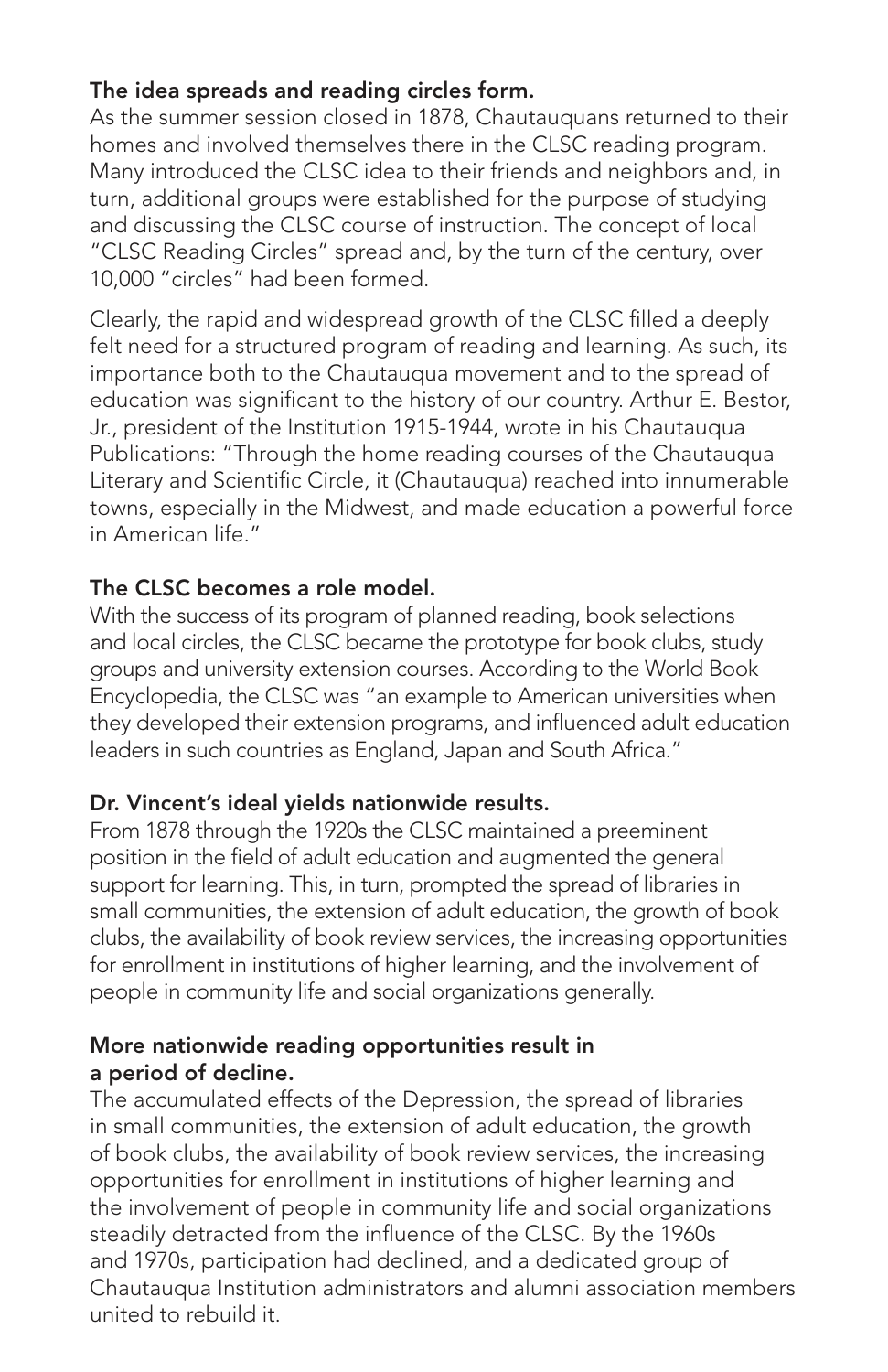#### The CLSC is experiencing a renaissance.

Presently, the Chautauqua Literary & Scientific Circle is thriving and remains at the heart of the Chautauqua experience. The CLSC is closely identified with Chautauqua itself, and has greater meaning on and off the grounds as Chautauqua proclaims its past and reclaims its future.

Since 2000, class size has averaged 184 each year. The number of books honored each season has increased to at least nine, so that a contemporary author visits the grounds at least once each week. Book choice has become more relevant to the weeks' theme, and a variety of genres are honored throughout the season. Recognition Week, with its traditional banner parade, marching band, golden gates and arches, is the most photographed event in the nine-week season. The Alumni Association of the CLSC has incorporated recognition and honor for advanced levels of reading.

The CLSC has always provided Chautauqua outreach beyond the Chautauqua grounds. Currently, there are CLSC circles in Nagasaki, Japan; Harare, Mutare and Bulawayo, Zimbabwe; and cities and smaller communities throughout the United States. (If you are interested in forming one in your community, please write clsc@chq.org or call 716.357.6293 July-August, 716.357.6310 September-June.)

## The CLSC is a vital program of the Chautauqua Institution.

Chautauqua Institution is a community on the shores of Chautauqua Lake in southwestern New York state that comes alive each summer with a unique mix of fine and performing arts, lectures, interfaith worship and programs, and recreational activities. As a community, we celebrate, encourage and study the arts and treat them as integral to all of learning, and we convene the critical conversations of the day to advance understanding through civil dialogue.

With a history steeped in the literary arts, Chautauqua Institution is the home of the Chautauqua Literary and Scientific Circle, founded in 1878, which honors at least nine outstanding books of fiction, nonfiction, essays and poetry every summer. Further literary arts programming at Chautauqua includes summer-long interaction of published and aspiring writers at the Chautauqua Writers' Center, the intensive workshops of the nationally recognized Chautauqua Writers' Festival, lectures by prominent authors on the art and craft of writing, the publication of the literary journal Chautauqua, and The Chautauqua Prize. The nationally prominent Chautauqua Prize is an annual award that celebrates a book of fiction or literary/narrative nonfiction that provides a richly rewarding reading experience and honors the author for a significant contribution to the literary arts.